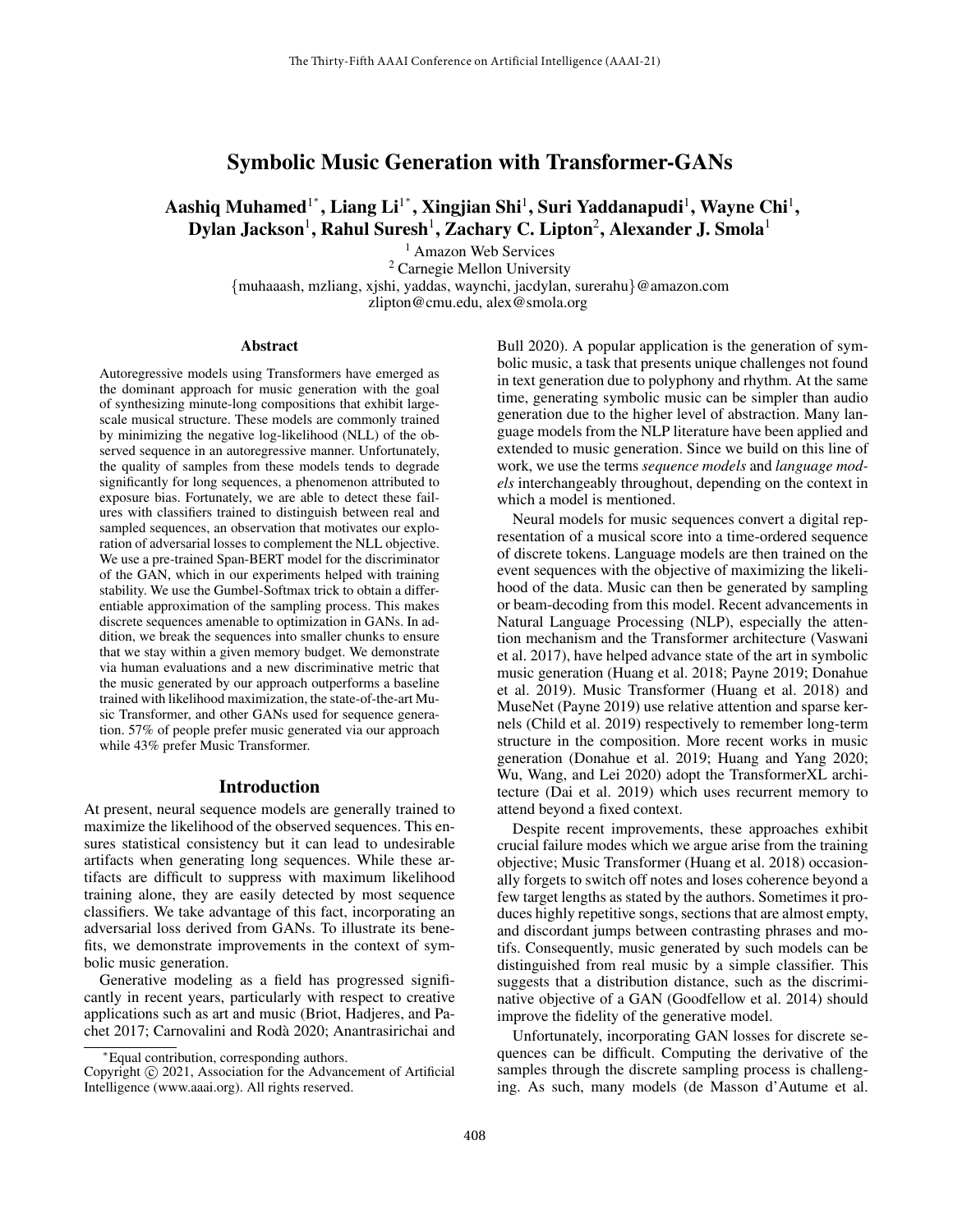2019; Nie, Narodytska, and Patel 2019) are limited to 20- 40 token-length sentences, in contrast to the more than 1000 tokens required for minutes-long musical compositions. We leverage the Gumbel-Softmax (Kusner and Hernández-Lobato 2016) trick to obtain a differentiable approximation of the sampling process. Moreover, we use the Truncated Backpropagation Through Time (TBPTT) (Sutskever, Vinyals, and Le 2014) for gradient propagation on long sequences. The latter keeps memory requirements at bay.

Recent works on evaluation metrics in text generation (Salazar et al. 2019; Zhang et al. 2019; Montahaei, Alihosseini, and Baghshah 2019) suggest that BERT-based scores (Devlin et al. 2018) are well correlated with human rankings and jointly measure quality and diversity. As BERT is trained using a self-supervised loss on bidirectional contexts of all attention layers, it can be an effective way of extracting representations. We use them to obtain an effective metric for the generative aspect of the model.

Experiments show that the resulting Transformer-GAN improves over its vanilla counterpart. We evaluate the performance using the music quality metric of (Briot, Hadjeres, and Pachet 2017) and a number of more conventional metrics. In summary, our main contributions include:

- A novel Transformer-GAN approach for generating long music sequences of over 1000 tokens, using a pretrained SpanBERT as the discriminator.
- A detailed investigation of the influence of pretraining, loss functions, regularization, and number of frozen layers in the discriminator on music quality;
- A number of critical tricks for adversarial training;
- A classifier-based metric to evaluate generative models.

### Related Work

Generative models for sequences have a long history, from n-gram Markov-models to HMMs, to the more recent surge of neural sequence modeling research with the rise in popularity of LSTMs in the early 2010s (Hochreiter and Schmidhuber 1997; Sutskever, Vinyals, and Le 2014; Briot, Hadjeres, and Pachet 2017). To apply sequential models to polyphonic music, the musical score (or performance data) is typically serialized into a single sequence by interleaving different instruments or voices (Oore et al. 2018).

Owing to their ability to model correlations at multiple timescales over long sequences, self-attention -based architectures are increasingly popular for generative music. Models such as the Transformer (Vaswani et al. 2017) can access any part of its previously generated output, at every step of generation. Two popular models, the Music Transformer (Huang et al. 2018) and MuseNet (Payne 2019) use Transformer decoders to generate music. Music Transformer uses the relative attention mechanism (Shaw, Uszkoreit, and Vaswani 2018) to generate long-term music structure at the scale of 2000 tokens. MuseNet adds several learned embeddings to guide the model to learn structural context. These embeddings were handcrafted to capture information related to chords and passage of time. Choi et al. (2019) uses Transformer encoders and decoders to harmonize or generate accompaniments to a given melody.

These autoregressive models all follow the standard teacher forcing strategy where one trains always to predict the next token, given a real sequence of the previous tokens as context. While models of the form  $p(x) =$  $\prod_i p(x_{i+1}|x_{[1:i]})$  are statistically consistent, they suffer from an amplification of prediction errors: when generating a sequence, we end up *conditioning* on previously generated sequences (here, synthetic music) to produce the next note. The problem emerges because we condition on data that is distributionally unlike that seen at training time. This is a well known problem in sequence modeling (Bengio et al. 2015; Ranzato et al. 2015).

GANs (Goodfellow et al. 2014) have been applied to several domains as an alternative to maximum likelihood training, but directly applying GANs to sequence generation is known to be difficult (Lu et al. 2018). This is due to a number of reasons—training tends to be unstable, and these models tend to exhibit a phenomenon called mode collapse, where part of the input distribution's support is not covered by the generative model.

Language models are inherently discrete, since they involve sampling from a multinomial distribution of tokens. One option is to use an empirical average of  $\mathbf{E}_{x \sim p(x)}[\partial_{\theta} \log p_{\theta}(x)],$  i.e. of the gradient of the loglikelihood of the data. This leads to the well-known REIN-FORCE algorithm (Williams 1992) and the application of Reinforcement Learning machinery (Wu, Li, and Yu 2020; Yu et al. 2017; Guo et al. 2018). It's best to view the resulting problem as one of a sequential decision-making process where the generator is the agent, the state comprises the generated tokens up to that time and the action is the next token to select. The generator is then trained via policy gradient with several designed reward functions (Lu et al. 2018).

An alternative is to obtain a continuously differentiable approximation of the sampling process via the Gumbel-Softmax (Kusner and Hernández-Lobato 2016). This yields a distribution over the token probability simplex. Nie, Narodytska, and Patel (2019) combine this with a relational memory based generator (akin to memory networks) and multiple embedded representations in the CNN discriminator. Wu et al. (2020) propose a new variational GAN training framework for text generation using a connection between GANs and reinforcement learning under a variational perspective.

Lastly, Zhang (2020) proposes an adversarial framework that uses Transformers for both the generator and discriminator. The author trained the GAN with a local and global reward function, noting that "a specific note should be in harmony with in its local pattern and the whole sequence should be in harmony with its global pattern".

Our proposed model combines GANs with Transformers to generate long, high-quality music sequences. It differs from previous works in the following ways:

- We use the Transformer-XL as our generator and pretrained BERT as the discriminator;
- We pretrain the BERT discriminator in the SpanBERT style (Joshi et al. 2020);
- We design an algorithm using the Gumbel-Softmax trick and a variant of the Truncated Backpropagation Through Time (TBPTT) algorithm (Sutskever, Vinyals, and Le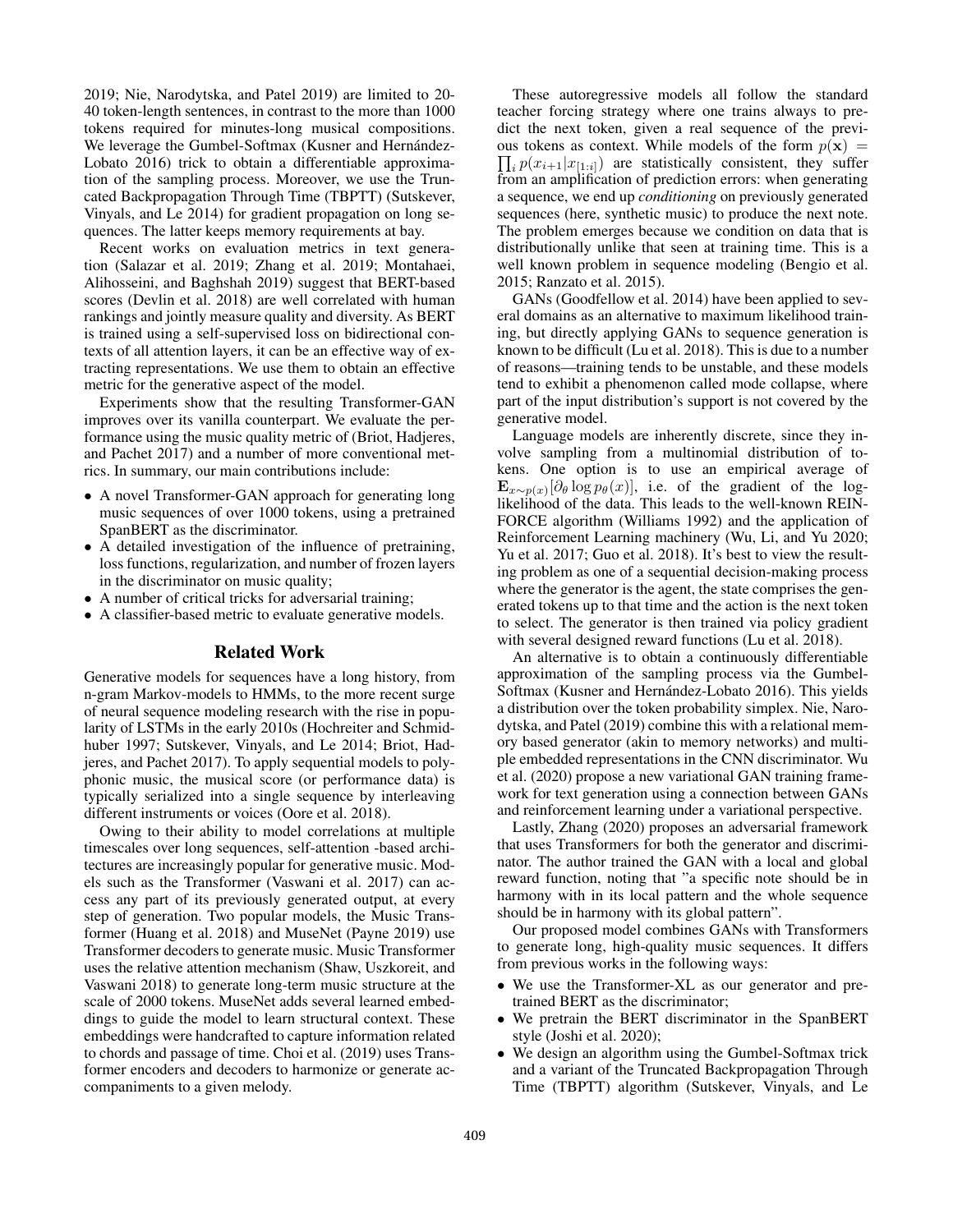2014) to train on long sequences.

We are unaware of prior work studying self-supervised pretraining of the discriminator and its influence on generation.

### Methodology

The key challenge is to make *long* sequence generation in GANs practical. We begin with an overview of data representation and training objectives, followed by a discussion of the network architecture, for generation and discrimination. We conclude with a list of useful tricks and techniques.

#### Data Representation

We take a language-modeling approach to train generative models for tokens. Picking a representation matching (Huang et al. 2018) allows us to compare directly to the Music Transformer in terms of its log-likelihood. More specifically, we use the encoding proposed by Oore et al. (2018), which consists of a vocabulary of 88 NOTE ON events, 88 NOTE OFFs, 100 TIME SHIFTs, and 32 VELOCITY bins. This allows for expressive timing at 10ms and expressive dynamics.

### Maximum Likelihood

Given a music sequence  $\mathbf{x} = [x_1, x_2, ..., x_n]$ , we model the unknown data distribution  $p_r(\mathbf{x})$  autoregressively as

$$
p_{\theta}(\mathbf{x}) = \prod_{t=1}^{n} p_{\theta}(x_t | x_1, ..., x_{t-1}).
$$

Language models are typically trained using Maximum Likelihood. We seek a weight vector  $\theta$  to minimize

$$
L_{\text{mle}} = -\mathbb{E}_{\mathbf{x}^r \sim p_r} \left[ \log p_\theta \left( \mathbf{x}^r \right) \right]. \tag{1}
$$

Despite its attractive *theoretical* properties, maximum likelihood training suffers from many limitations, e.g. whenever the model is misspecified. This is illustrated by (Isola et al. 2017) in image-to-image translation, where no explicit loss function is available. Furthermore, teacher forcing introduces exposure bias (Bengio et al. 2015; Holtzman et al. 2019)—a distributional shift between training sequences used for learning and model data required for generation. This amplifies any errors in the estimate, sometimes creating strange, repetitive outputs.

### Adversarial Losses

We address this problem by incorporating an adversarial loss into our objective. That is, we cast our model as *generator*  $G_{\theta}$  and ensure that the sequences obtained from it match those on the training set as assessed by an appropriate *discriminator*  $D_{\phi}$ . For our discriminator, we select a BERT model pretrained on music. We also regularize  $D_{\phi}$  to prevent overfitting. During training, we alternate updates between the generator and discriminator objectives:

$$
L_{\rm G} = L_{\rm mle}[G_{\theta}] + \lambda L_{\rm gen}[G_{\theta}] \tag{2}
$$

$$
L_{\rm D} = L_{\rm disc}[D_{\phi}] + \gamma L_{\rm reg}[D_{\phi}] \tag{3}
$$

Here  $\lambda, \gamma > 0$  are hyperparameters. We investigate several choices for  $L_{\text{gen}}$ ,  $L_{\text{disc}}$  and  $L_{\text{reg}}$ : the gradient penalty of WGANs (Gulrajani et al. 2017), RSGAN losses (Jolicoeur-Martineau 2018), and PPO-GAN's loss (Wu et al. 2020).

## WGAN With Gradient Penalty Loss

$$
L_{\text{gen}} = -\mathbb{E}_{\mathbf{x}^f \sim p_\theta} [D_\phi(\mathbf{x}^f)] \tag{4}
$$

$$
L_{\rm disc} = -\mathbb{E}_{\mathbf{x}^r \sim p_r} [D_{\phi}(\mathbf{x}^r)] + \mathbb{E}_{\mathbf{x}^f \sim p_\theta} [D_{\phi}(\mathbf{x}^f)] \quad (5)
$$

$$
L_{\text{reg}} = \mathbb{E}_{\hat{\mathbf{x}} \sim p_{\hat{\mathbf{x}}}} [(\|\nabla_{\hat{\mathbf{x}}} D_{\phi}(\hat{\mathbf{x}})\|_{2} - 1)^{2}] \tag{6}
$$

 $D_{\phi}$  is assumed to be a 1-Lipschitz continuous function. The smoothness is enforced with the gradient penalty loss.  $\hat{x}$  is drawn uniformly along straight lines (in embedding space) between pairs of points sampled from  $p_r$  and  $p_\theta$ .

**RSGAN Loss** The effective discriminator,  $C(\mathbf{x}^r, \mathbf{x}^f)$  defined in terms of  $D_{\phi}$  estimates the probability that the given real data is more realistic than randomly sampled fake data ( $\sigma$  is the sigmoid function).

$$
C(\mathbf{x}^r, \mathbf{x}^f) = \sigma(D_{\phi}(\mathbf{x}^f) - D_{\phi}(\mathbf{x}^r))
$$
\n(7)

$$
L_{\text{gen}} = -\mathbb{E}_{(\mathbf{x}^r, \mathbf{x}^f) \sim (p_r, p_\theta)}[\log(C(\mathbf{x}^r, \mathbf{x}^f))]
$$
(8)

$$
L_{\text{disc}} = -\mathbb{E}_{(\mathbf{x}^r, \mathbf{x}^f) \sim (p_r, p_\theta)}[\log(1 - C(\mathbf{x}^r, \mathbf{x}^f))]
$$
(9)

**PPO-GAN Loss**  $G_{\theta}$  is treated as a policy and  $D_{\phi}$  as a reward function. It transforms the conventional GAN objective as  $L(\theta, q) = \mathbb{E}_q[D_\phi(\mathbf{x})] - \text{KL}(q(\mathbf{x})||p_\theta(\mathbf{x}))$  by introducing an auxiliary non-parametric function  $q(x)$ . Using the EM algorithm to alternatively optimize for q and  $\theta$  leads to

$$
L_{\text{gen}} = -\mathbb{E}_{\mathbf{x}^f \sim p_{\theta}} [D_{\phi}(\mathbf{x}^f)] + \text{KL}(p_{\theta}(\mathbf{x}) || p_{\theta^{(t)}}(\mathbf{x})) \qquad (10)
$$

$$
L_{\text{disc}} = \mathbb{E}_{\mathbf{x}^r \sim p_r} [D_{\phi}(\mathbf{x}^r)] - \log \left( \int p_{\theta^{(t)}}(\mathbf{x}) \exp\{D_{\phi}(\mathbf{x})\} d\mathbf{x} \right)
$$

$$
u_{\rm{isc}} = \mathbb{E}_{\mathbf{x}^r \sim p_r} [D_{\phi}(\mathbf{x}^r)] - \log(\int_x p_{\theta^{(t)}}(\mathbf{x}) \exp\{D_{\phi}(\mathbf{x})\} d\mathbf{x})
$$
\n(11)

$$
L_{\text{reg}} = \mathbb{E}_{\hat{\mathbf{x}} \sim p_{\hat{\mathbf{x}}}} [(\|\nabla_{\hat{\mathbf{x}}} D_{\phi}(\hat{\mathbf{x}})\|_{2} - 1)^{2}], \tag{12}
$$

where  $p_{\theta^{(t)}}$  is the generator distribution at the previous iteration. The KL penalty term is enforced using a clipped surrogate objective as in Proximal Policy Optimization (PPO) (Schulman et al. 2017). This loss also enforces 1-Lipschitz continuity in  $D_{\phi}$  using a gradient penalty regularizer.

### Transformer-GAN Architecture

Generator We use Transformer-XL (Dai et al. 2019) which introduces the notion of recurrence into the deep selfattention network. Instead of computing the hidden states from scratch for each new segment, it reuses the ones obtained in previous segments. These states serve as memory for the current segment, which builds up a recurrent connection between the segments. This makes it possible to model very long range dependencies, since information can be propagated through the recurrent connections. Note that our approach applies equally to other SOTA Transformers.

Discriminator Transformer-GANs differ from other efforts to incorporate GAN losses into sequence modeling (Lu et al. 2018) in the choice of discriminator. Training GANs using the Transformer as generator is a difficult problem (Chen et al. 2020b; Zhang 2020) since training dynamics, memory overhead and the generator and discriminator losses need to be carefully balanced. In prior work, CNNs have proven to be useful discriminators for text generation (Kim 2014). The CNN-based discriminator in (Nie, Narodytska,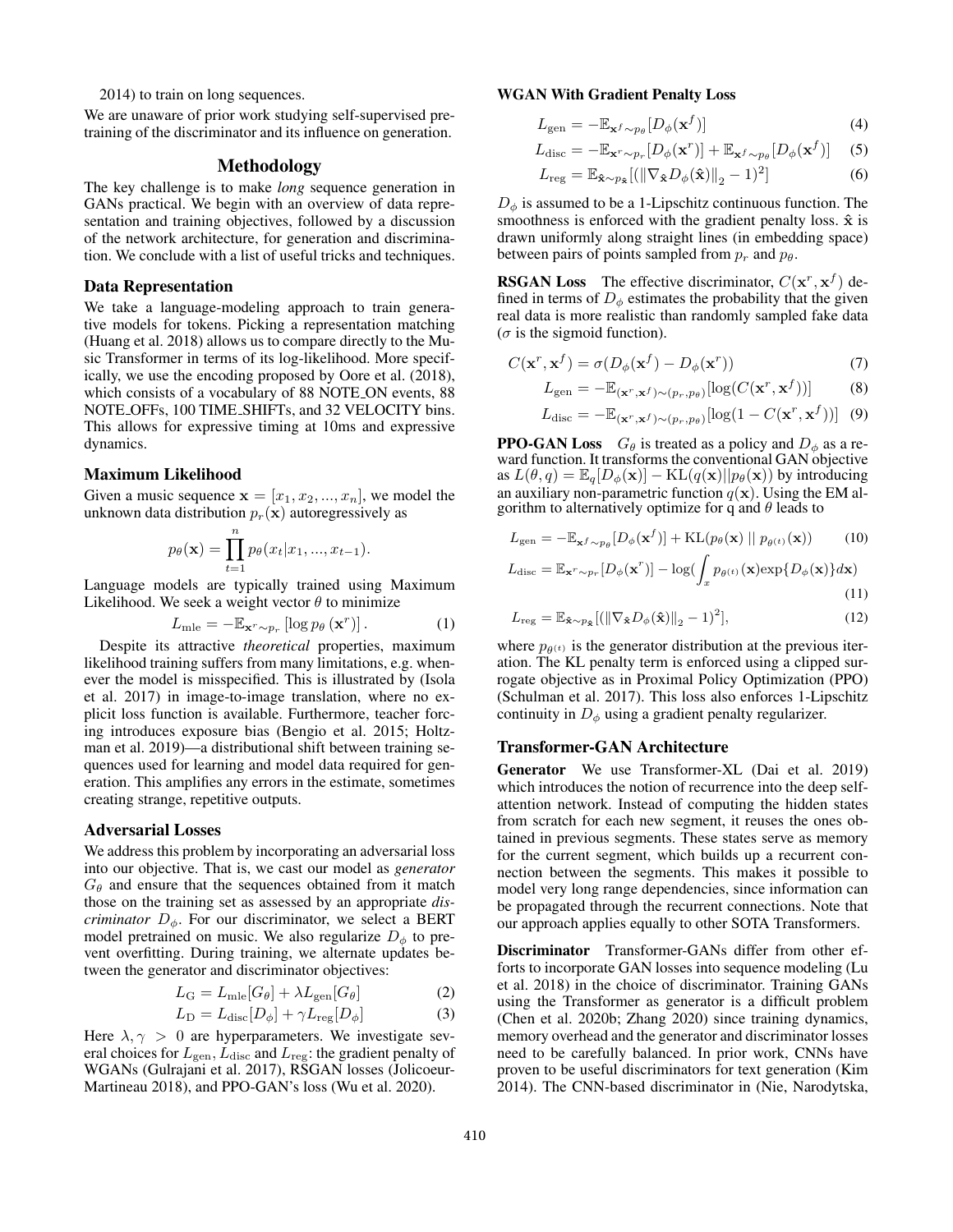and Patel 2019) uses multiple embedded representations to provide more informative signals to the generator.

In this work, we propose using BERT as the discriminator to extract sequence embeddings followed by a pooling and linear layer. The bidirectional transformer is comparable in capacity to the transformer-based generator and uses the self-attention mechanism that captures meaningful aspects of the input music sequence. We speculate that this would help the discriminator provide informative gradients to the generator and stabilize the training process. Inspired by the observation by Mo, Cho, and Shin (2020) for images, we conjecture that freezing earlier layers of the pretrained discriminator in language GANs is a GAN transfer learning technique that is not prone to overfitting. Freezing layers in a pretrained discriminator, according to Mo, Cho, and Shin (2020) can be viewed as transfer learning, where we transfer knowledge useful for generation from a different dataset in the form of music representations. The lower layers of the discriminator—closest to the generator learn generic features of text—while the upper layers learn to classify whether the text is real or fake based on the extracted features.

Unlike Mo, Cho, and Shin (2020), where the discriminator is transferred between trained GANs on different datasets, we reshape this idea into a form that resembles representation learning in NLP. We pretrain our discriminator on the same dataset we train on using a self-supervised loss and test the hypothesis that the resulting learnt bidirectional representations are useful for the discriminator to classify real and fake data. In our setup, we simply freeze the lower layers of the discriminator and only fine-tune the upper layers. As we will show in Table 2, this achieved good performance on various proposed metrics.

SpanBERT style self-supervised pretraining, where we predict spans of masked tokens, enables the model to learn span representations. We hypothesize that span representations are better inductive biases for modeling coherence in music, as music is composed in spans of notes or chords. Given a masked span  $x_{\text{mask}}$  comprising tokens  $(x_s, ..., x_e) \in \mathbf{x}$ , the Masked Language Model (MLM) objective from SpanBERT for each token  $x_i \in x_{\text{mask}}$  is

$$
L_{MLM}(x_i) = -\log(P(x_i|x_{\text{mask}})),\tag{13}
$$

where  $x_{\text{mask}} = \{y \mid y \in \mathbf{x} \text{ and } y \notin x_{\text{mask}}\}.$  Freezing the discriminator also reduces the number of trainable parameters and training memory requirements, that are usually bottlenecks when training on long sequences.

### Tricks Of Adversarial Training

The adversarial training in (3) involves generating discrete samples  $\mathbf{x}^f \sim p_\theta(\mathbf{x})$  autoregressively from the generator to feed into the discriminator. However, several issues exist in generating and training on these discrete samples, e.g., the non-differentiable sampling step, the repetition and high variance in generated samples, the high memory and compute complexity during backpropagation, and the instability during GAN training. In this section, we highlight a few critical tricks to address these issues.

Gumbel Softmax The discrete samples are generated sequentially. To generate the next token  $x_{t+1}^f$ , we sample from the multinomial distribution softmax $(o_t)$  on the vocabulary set *V* which can be formulated as  $x_{t+1}^f \sim \text{softmax}(o_t)$ . Here  $o_t \in \mathbb{R}^V$  denotes the output logits from the generator obtained by attending over the past tokens  $\{x_1^f, ..., x_t^f\}$ . However, this sampling process is not differentiable, as the derivative of a step function is 0 or undefined everywhere.

To deal with this, we reparameterize the sampling operation using the Gumbel-Max trick as

$$
x_{t+1}^f = \arg\max_{1 \le i \le V} (o_t^{(i)} + g_t^{(i)}),\tag{14}
$$

where  $o_t^{(i)}$  denotes the *i*-th entry of  $o_t$ ,  $g_t^{(i)}$  is the *i*-th entry of  $q_t$ , which follows the element-wise i.i.d. standard Gumbel distribution. As this arg max is still not differentiable, we approximate arg max in the backward pass using the Gumbel-softmax trick, where the Gumbel-softmax is both continuous and differentiable as shown in Jang, Gu, and Poole (2016). Therefore, in the backward pass, (14) becomes

$$
\text{softmax}(\beta(o_t + g_t)),\tag{15}
$$

where  $\beta > 0$  is a tunable parameter called inverse temperature. At last,  $\{x_1^f, ..., x_n^f\}$  forms the sequence as  $\mathbf{x}^f$ , which will be fed into the discriminator.

Exponential Inverse Temperature When using a fixed inverse temperature  $\beta$  in (15) to train the GAN, we noticed that the generator has a tendency to suffer from mode collapse, generating many repeated tokens. We found that this can be mitigated by using a large  $\beta_{max}$  and applying the exponential policy  $\beta_n = \beta_{max}^{n/N}$  to increase  $\beta$  over iterations, where  $N$  is the maximum number of training iterations and n denotes the current iteration. Nie, Narodytska, and Patel (2019) suggests that the exponential inverse temperature decay policy can help balance exploration and exploitation during generator sampling. A larger  $\beta$  encourages more exploration for better sample diversity, while a smaller  $\beta$  encourages more exploitation for better samples quality.

Conditional Generation Another issue we notice is that learning  $x^f$  in (15) can lead to a large variance in gradient estimation due to the randomness in sampling. In order to reduce this variance, we reduce the distance between the real  $\mathbf{x}^r \sim p_r(\mathbf{x})$  and fake  $\mathbf{x}^f \sim p_\theta(\mathbf{x})$  samples by applying conditional sampling where the real and fake samples share a common priming sequence. To generate the fake samples, we condition the generator on the shared priming sequence  $[x_1^r, ..., x_c^r]$  and sample the remaining  $[x_{c+1}^f, ..., x_n^f]$  autoregressively.

Truncated Backpropagation Through Time (TBPTT) The generator sampling step in (15) is sequential and therefore the backward pass in the generator resembles the backpropagation through time (BPTT) algorithm (Tallec and Ollivier 2017). However, the generated sequences that are sequentially sampled can be very long, potentially  $\geq 2000$ tokens. Standard BPTT on those long sequences is both compute-intensive and memory-intensive.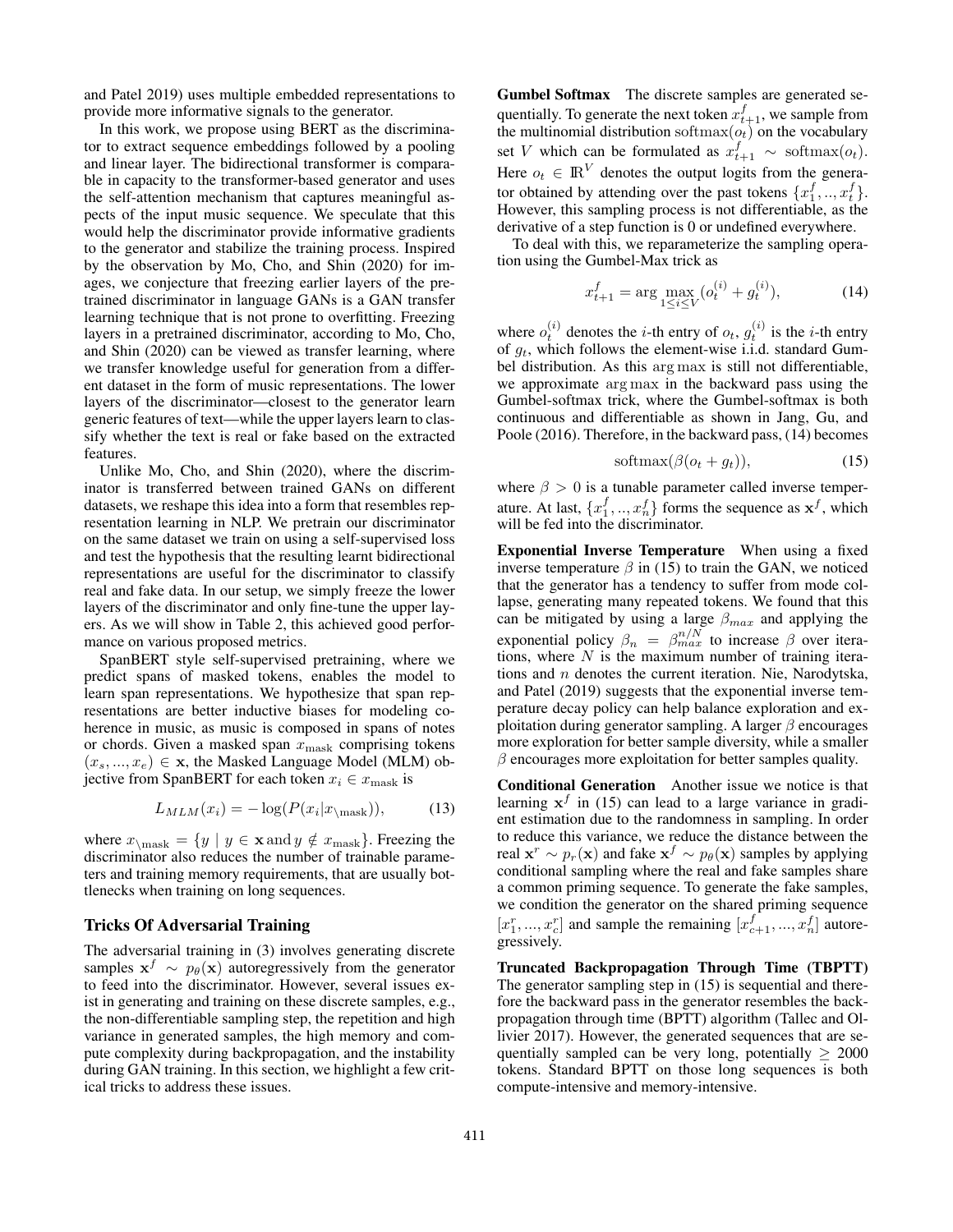

Figure 1: TBPTT during adversarial training of the Transformer-GAN. Blue arrows are in the direction of the forward pass; Yellow arrows denote the direction gradients are backpropagated in training.

To resolve this, we truncate our generated sequences into segments and feed the segments into the discriminator as illustrated in Figure 1. Then, we do backpropagation on each segment and accumulate the gradients. The truncation improves memory efficiency as it avoids holding all forward computation graphs during sampling. The length of the subsequence is also well suited to our BERT since it is trained to accept a smaller fixed length sequence. TBPTT can be formally expressed in terms of parameters  $k_1$  and  $k_2$ .  $k_1$  is the number of forward-pass timesteps between updates and  $k_2$  is the number of timesteps to which to apply BPTT. In this paper, we use  $k_1 = k_2$ . Breaking the generated sequence into subsequences for gradient propagation resembles the subsequence reward training (Yu et al. 2017; Zhang 2020; Chen et al. 2019) in RL based GANs.

Gradient Penalty During training, we notice that the discriminator can be easily trained to optimality before the generator parameter update. In addition, exploding or vanishing gradients was a recurrent problem.

We discovered that in order to stabilize the GAN training, it was necessary to add the gradient penalty regularizer (Gulrajani et al. 2017). Each token of sequence  $\hat{x}$  in (5) can be obtained by interpolating the discrete tokens in embedding space as  $\hat{x}_t = \alpha$  embed $[x_t^r] + (1 - \alpha)$  embed $[x_t^f]$ , where embed denotes the embedding layer of the discriminator, and  $\alpha$  is drawn from a uniform distribution on the interval  $(0, 1)$ .

Our hypothesis and findings on the importance of discriminator regularization align with prior work (Gulrajani et al. 2017) on image GANs. We find that discriminator regularization in the form of layer normalization, dropout and L2 weight decay offered a less significant performance boost than the gradient penalty regularizer.

# Metrics

The assessment and evaluation of generative models in music using objective metrics is challenging. In this section, we provide two metrics (used in text generation) for music quality evaluation, i.e. Classifier Accuracy (CA) and pseudo-loglikelihood (PLL) as well as objective metrics and human evaluation metrics.

Classifier Accuracy Inspired by the relative metrics used in (Yang and Lerch 2020), we propose using a classifier accuracy score as a measure of music realism that could detect exposure bias. We train a separate model to distinguish between real (our validation set) and generated data and use its accuracy on a held-out set as this classifier accuracy (CA) score. This metric is an implementation of the more general Classifier Two-Sample Tests (C2ST) (Lopez-Paz and Oquab 2016). The predictive uncertainty of the classifier can also be used to inspect where the real and generated data differ. The classifier accuracy can be used to score generative models as we show in Table 1. The lower the accuracy, the closer are the generated samples to the real data distribution. Our classifier is built with our pretrained frozen BERT model trained using SpanBERT, and a Support Vector Machine (SVM) on top. While we could pick an arbitrary classifier, we implement C2ST with the SVM, a margin classifier with finite norm known for its fast convergence. The SVM is retrained for every model we evaluate.

Pseudo-log-likelihood As BERT is trained with the Masked Language Model (MLM) objective, it learns bidirectional representations. The pseudo-log-likelihood score (PLLs) is derived from MLMs and is given by summing the conditional log probabilities  $\log P(x_t|\mathbf{x}_{\setminus t})$  of each sentence token. The PLL score is better when it is closer to the PLL of the training set. The pseudo-log-likelihood score of a sentence x can be defined as

$$
PLL(\mathbf{x}) = -\sum_{t=1}^{|\mathbf{x}|} \log(P(x_t|\mathbf{x}_{\setminus t})),\tag{16}
$$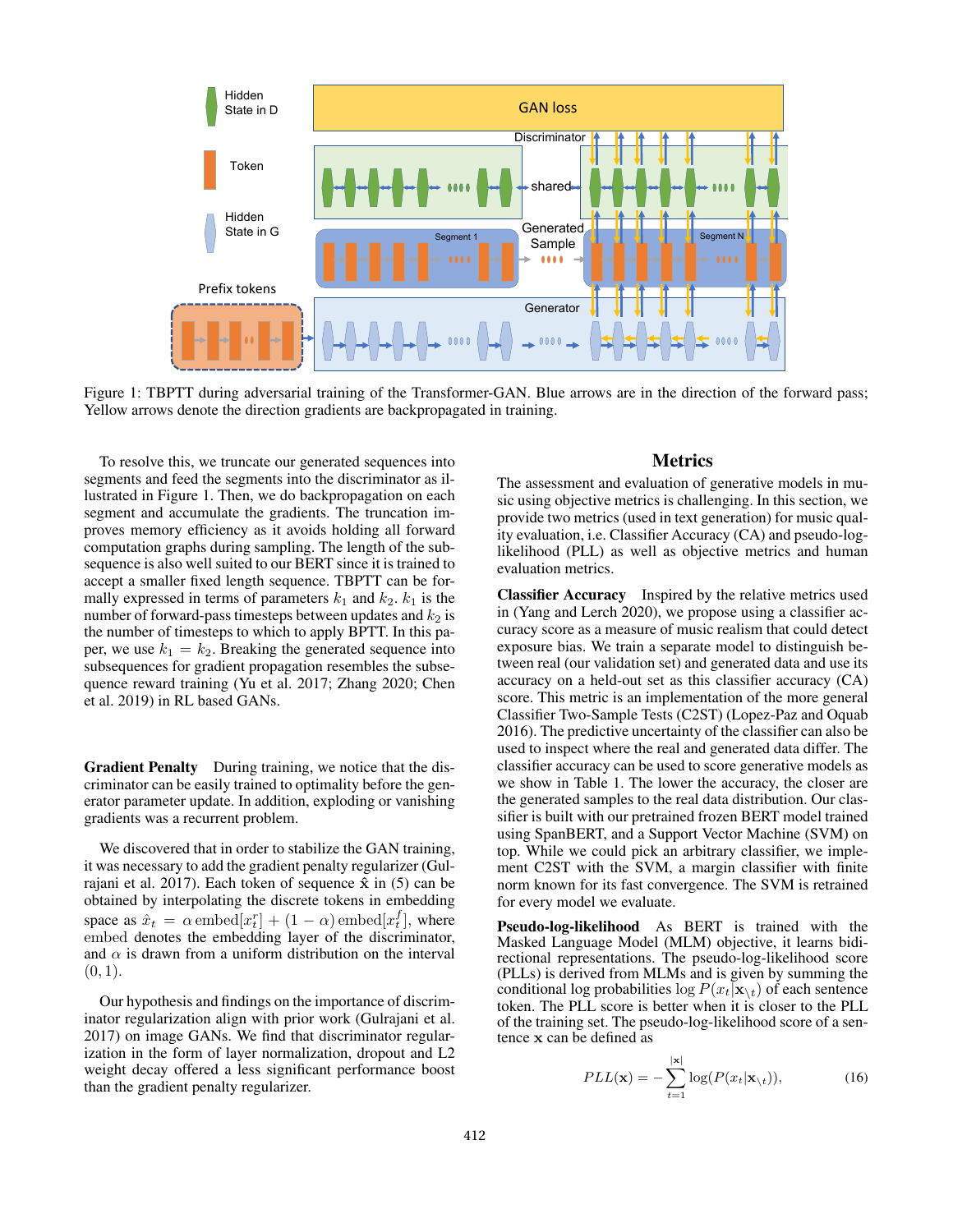where  $\mathbf{x}_{\setminus t} := (x_1, ... x_{t-1}, x_{t+1}, ..., x_{|\mathbf{x}|}).$ 

PLL is an intrinsic value that one can assign to sentences and corpora, allowing one to use MLMs to evaluate a sequence of tokens in applications previously restricted to conventional language model scoring. PLL scores as proposed in (Salazar et al. 2019) to measure linguistic acceptability. We therefore propose to use this as a metric to evaluate music samples. PLL scores are closely related to log-likelihood scores and their roles overlap as the models get stronger. Recent work in text evaluation (Basu et al. 2020) suggest that sample likelihood and quality are only correlated within a certain likelihood range.

Quantitative Metrics To evaluate the music generated, we use several conventional objective metrics used in music evaluation research (Dong et al. 2018; Yang and Lerch 2020). These metrics are computed for both real (training set) data and generated data, and their values are compared. The closer the values are to the dataset, the better the score. We also report the validation NLL by calculating the NLL for each token and averaging over all tokens in the validation set. We generate 200 unconditional samples—each 4096 tokens in length—for each model we want to evaluate.

Human Evaluation For each model, we generated 84 samples from a set of 7 priming sequences. The samples were 1 minute in duration and the primes were 10 seconds in duration. Each survey contained 7 questions corresponding to each priming sequence. Participants were given a random survey from a set of 5 surveys. For each question in the survey, participants were presented with a random set of musical samples, where each sample is from a different model, but from the same priming sequence. They were asked to (a) rate the score of the sample in a range of 0 to 5 and (b) rank the samples based on their coherence and consistency.

#### Implementation Details

We benchmark our models on the MAESTRO MIDI V1 dataset (Hawthorne et al. 2019), which contains over 200 hours of paired audio and MIDI recordings from ten years of the International Piano-e-Competition. The dataset is split into 80/10/10 for training/validation/evaluation. We used the same data augmentation as in Music Transformer, where we augmented the data by uniform pitch transposition from {-3, -2, ..., 2, 3} and stretched time with ratios of {0.95, 0.975, 1.0, 1.025, 1.05}.

Hyperparameter Configuration The hyperparameters we used for the Transformer-XL architecture are shown in Table 3. For training, we used a 0.004 initial learning rate, the inverse square root scheduler and Adam optimizer. We used a target length of 128 for both training and evaluation, since we found this value offers a reasonable trade-off between training time and performance on metrics. Since TBPTT addresses the memory bottleneck, our framework can train on sequence lengths longer than 128. We set memory length for the Transformer-XL as 1024 during training and 2048 during evaluation. During sample generation, we set memory length equal to the number of tokens to generate. We observed, as in (Dai et al. 2019), that NLL and gen-

erated music quality were sensitive to memory length. We introduced a reset memory feature into the Transformer-XL training process as clearing the Transformer-XL memory at the beginning of each new MIDI file. We report the baseline models with the lowest validation NLL.

All our GANs and baselines use the same Transformer-XL configuration. We set the sequence length of generated samples during adversarial training as 128 (equal to target length). Our GAN generator is initialized using our best NLL-trained baseline model. We follow an alternating training procedure to update the generator and discriminator using the NLL and GAN losses. The NLL loss frequency is five times the GAN loss frequency. We used  $\beta_{max} = 100$  in all our experiments as in Nie, Narodytska, and Patel (2019). For Music Transformer, we use the implementation in Tensor2Tensor (Vaswani et al. 2018). We run the baseline experiments with three different seeds and run the GAN experiments with one seed.

**Sampling Methods** At each step  $t$  of generation, Random sampling samples from  $o_t$  while TopK sampling samples from the tokens corresponding to the  $K$  highest probabilities in  $o_t$ . All sampling methods use a fixed temperature of 0.95.

### Experiments And Results

Transformer-XL And Music Transformer Transformer-XL achieves comparable overall performance to Music Transformer, the current state-of-the-art model. We see from Table 1 that Transformer-XL achieves lower NLL and is comparable to Music Transformer on several objective metrics. This is also reflected in the human evaluation scores in Fig. 2. Transformer-XL uses the relative attention mechanism akin to Music Transformer which explains their similar performance on metrics. These architectures act as our baselines trained with MLE.

Transformer-GAN Versus MLE Baselines We compare the Transformer-GAN framework trained with different loss types and discriminator choices in Table 1. We see that the Transformer-GAN with the BERT discriminator scores better on the CA metric than our baselines. This can be attributed to GAN training, that reduces the distributional discrepancy between real and generated data. Fig. 2 shows that the Transformer-GAN with WGAN with gradient penalty (WGAN-GPen) outperforms our baselines in human evaluation, proving the validity of our proposed GAN model. A Kruskal-Wallis H test of ratings shows a statistically significant difference between Transformer-GAN with WGAN-GPen (Random) and Transformer-XL (Random):  $\mathcal{X}^2(2) =$  $3.272, p = 0.031$ . Fig. 2 also shows that the Transformer-GAN trained with the PPO-GAN with gradient penalty (PPO-GPen) outperforms the baselines.

Discriminator Architecture We experiment with two discriminator architectures—the CNN-based discriminator used in Nie, Narodytska, and Patel (2019) and our BERT discriminator. We see in Table 1 that WGAN-GPen using the CNN (i) performs worse than WGAN-GPen using BERT on several objective metrics and (ii) performs worse than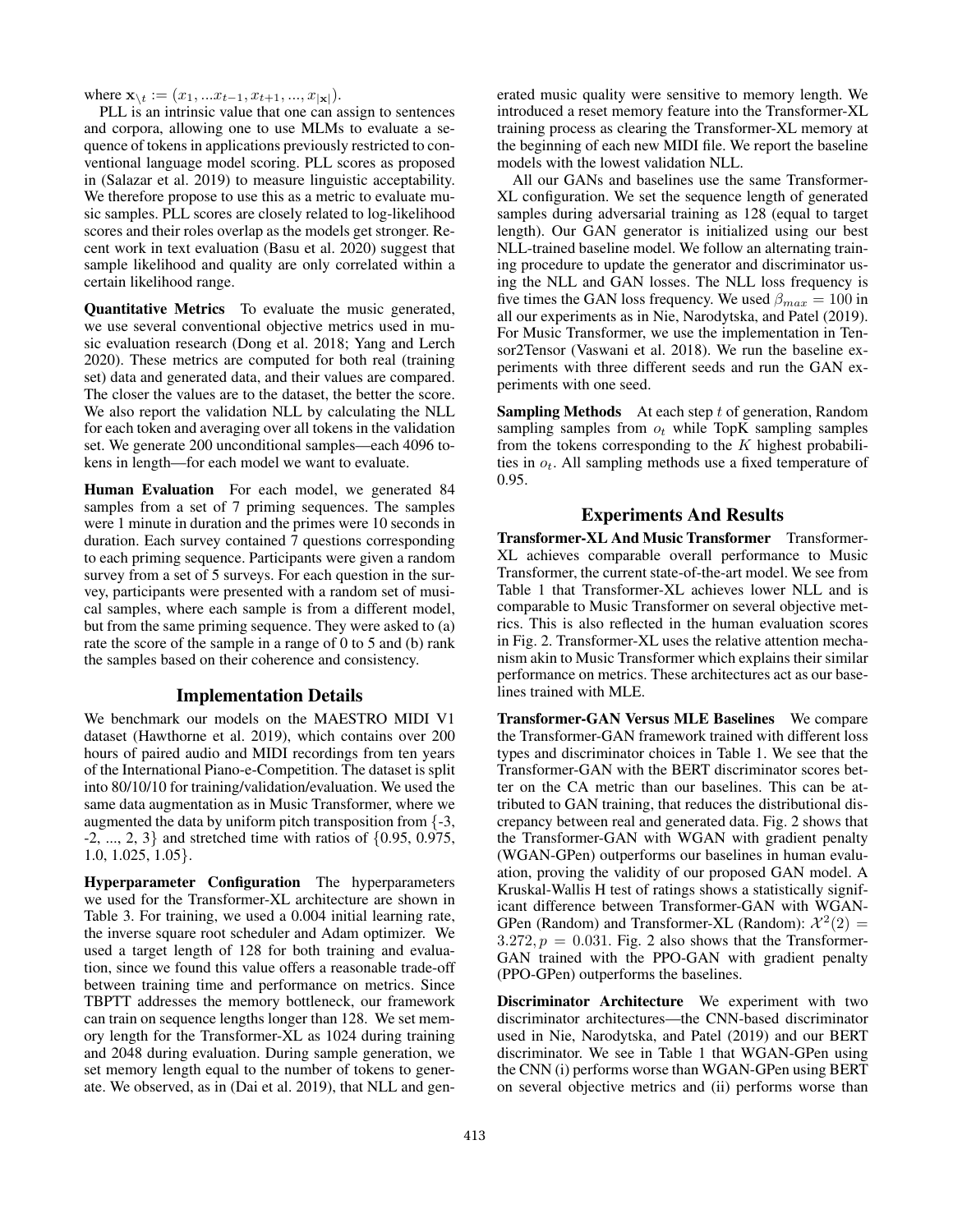|                     | Discriminator          | NLL $\downarrow$ | Sampling | CA ↓  | PLL.<br>$\sim$ | PCU<br>$\sim$ | ISR $\sim$ | PRS $\sim$ | TUP $\sim$ | PR $\sim$ | APS $\sim$ | IOI $\sim$ |
|---------------------|------------------------|------------------|----------|-------|----------------|---------------|------------|------------|------------|-----------|------------|------------|
| <b>Training Set</b> |                        | -                |          |       | 2.020          | 7.81          | 0.59       | 0.40       | 65.28      | 67<br>.34 | 11.53      | 0.133      |
| Music Transformer   | -                      | .79              | Random   | 0.844 | 2.567          | 7.21          | 0.60       | 0.47       | 54.95      | 62.04     | 11.62      | 0.113      |
| Transformer-XL      | -                      | 1.74             | Top32    | 0.838 | 2.153          | 7.05          | 0.57       | 0.28       | 52.95      | 60.39     | 11.12      | 0.107      |
| WGAN-GPen           | CNN                    | . 75             | Random   | 0.840 | 2.309          | 6.95          | 0.61       | 0.33       | 52.28      | 59.37     | 10.83      | 0.119      |
| WGAN-GPen           | <b>Pretrained BERT</b> | .75              | Random   | 0.818 | 2.102          | 7.19          | 0.59       | 0.28       | 55.56      | 63.23     | 11.94      | 0.145      |
| PPO-GPen            | <b>Pretrained BERT</b> | .75              | Random   | 0.821 | 2.355          | 6.93          | 0.60       | 0.30       | 52.31      | 59.26     | 10.81      | 0.163      |
| RSGAN-GPen          | <b>Pretrained BERT</b> | .75              | Random   | 0.831 | 2.277          | 7.29          | 0.59       | 0.30       | 54.11      | 62.83     | 11.46      | 0.136      |
| <b>RSGAN</b>        | <b>Pretrained BERT</b> | 75               | Random   | 0.862 | 2.108          | 6.56          | 0.61       | 0.19       | 48.17      | 55.62     | 11.26      | 0.082      |

Table 1: Quantitative music metrics: NLL (Negative likelihood); CA (SpanBERT classifier accuracy); PLL (Pseudo-loglikelihood score); PCU (Unique pitch classes); ISR (Nonzero entries in C major scale / Total nonzero entries); PRS (Time steps where the no. of pitches  $\geq 4$  / Total time steps); TUP (Different pitches within a sample); PR (Avg. difference of the highest and lowest pitch in semitones); APS (Avg. semitone interval between two consecutive pitches); IOI (Time between two consecutive notes). Bolded values are better when rounded to four decimal places. Metrics marked with ∼ are better when closer to the Training Set.

|                     | Frozen lavers                   | $NLL \perp$ | CA J  | PLL<br>$\sim$ | $PCU \sim$ | ISR $\sim$ | PRS $\sim$ | TUP $\sim$ | PR $\sim$ | APS $\sim$ | $IOI \sim$ |
|---------------------|---------------------------------|-------------|-------|---------------|------------|------------|------------|------------|-----------|------------|------------|
| <b>Training Set</b> | -                               |             | -     | 2.020         | 7.81       | 0.59       | 0.40       | 65.28      | 67.34     | 11.53      | 0.133      |
| WGAN-Gpen           | random-init                     | l 75        | 0.836 | 2.288         | 7.11       | 0.60       | 0.26       | 53.44      | 61.35     |            | 0.125      |
| WGAN-Gpen           | emb']                           | 1.75        | 0.843 | 2.350         | 7.25       | 0.59       | 0.36       | 54.94      | 62.56     | 11.54      | 0.132      |
| WGAN-Gpen           | $"emb'.$ '0'1                   | 1.75        | 0.885 | 2.349         | 7.13       | 0.59       | 0.35       | 53.79      | 61.56     | 11.16      | 0.135      |
| WGAN-Gpen           | "\, "0", '1", '2"               | 1.75        | 0.859 | 2.497         | 7.34       | 0.58       | 0.40       | 55.06      | 63.90     | 11.98      | 0.136      |
| WGAN-Gpen           | 'emb', '0', '1', '2', '3']      | 1.75        | 0.839 | 2.450         | 6.92       | 0.58       | 0.36       | 50.96      | 59.46     | 10.53      | 0.161      |
| WGAN-Gpen           | 'emb', '0', '1', '2', '3', '4'] | 1.75        | 0.818 | 2.102         | 7.02       | 0.61       | 0.28       | 55.56      | 63.23     | 11.93      | 0.145      |

Table 2: Quantitative music metrics: Ablation studies of frozen layers and random weight initialization. Note BERT has 6 layers: 'embedding', 'attention 0', 'attention 1', 'attention 2', 'attention 3', 'attention 4', which is denoted as emb, 0, 1, 2, 3, 4. All samples were generated with Random Sampling. Bolded values are better when rounded to four decimal places. Metrics marked with ∼ are better when closer to the Training Set.



Figure 2: Human Evaluations. Left: Average ratings for each model with error bars for standard error of mean. Right: Pairwise comparison between models. When pairwise samples are compared, 'Win' denotes which model humans preferred.

Transformer-XL on CA and PLL scores. A possible explanation to why a CNN discriminator performs worse could be the sensitivity to parameter initialization, model capacity and hyperparameters that are well documented (Semeniuta, Severyn, and Gelly 2018). Using a pretrained BERT discriminator, to an extent, helps address this sensitivity.

GAN Loss Type We train our Transformer-GAN using four different GAN losses: RSGAN, RSGAN with gradient penalty (RSGAN-GPen), WGAN-GPen, and PPO-GPen. In Table 1, we compare their performances on several quantitative metrics. We see that (i) RSGAN performs worse than RSGAN-GPen, indicating the importance of the gradient penalty regularizer. RSGAN performs worse than Transformer-XL on the CA metric, suggesting that GPen was essential to make the GAN loss work; (ii) WGAN-GPen achieves the highest scores on CA and PLL, and beats other models on our objective metrics. We also observed that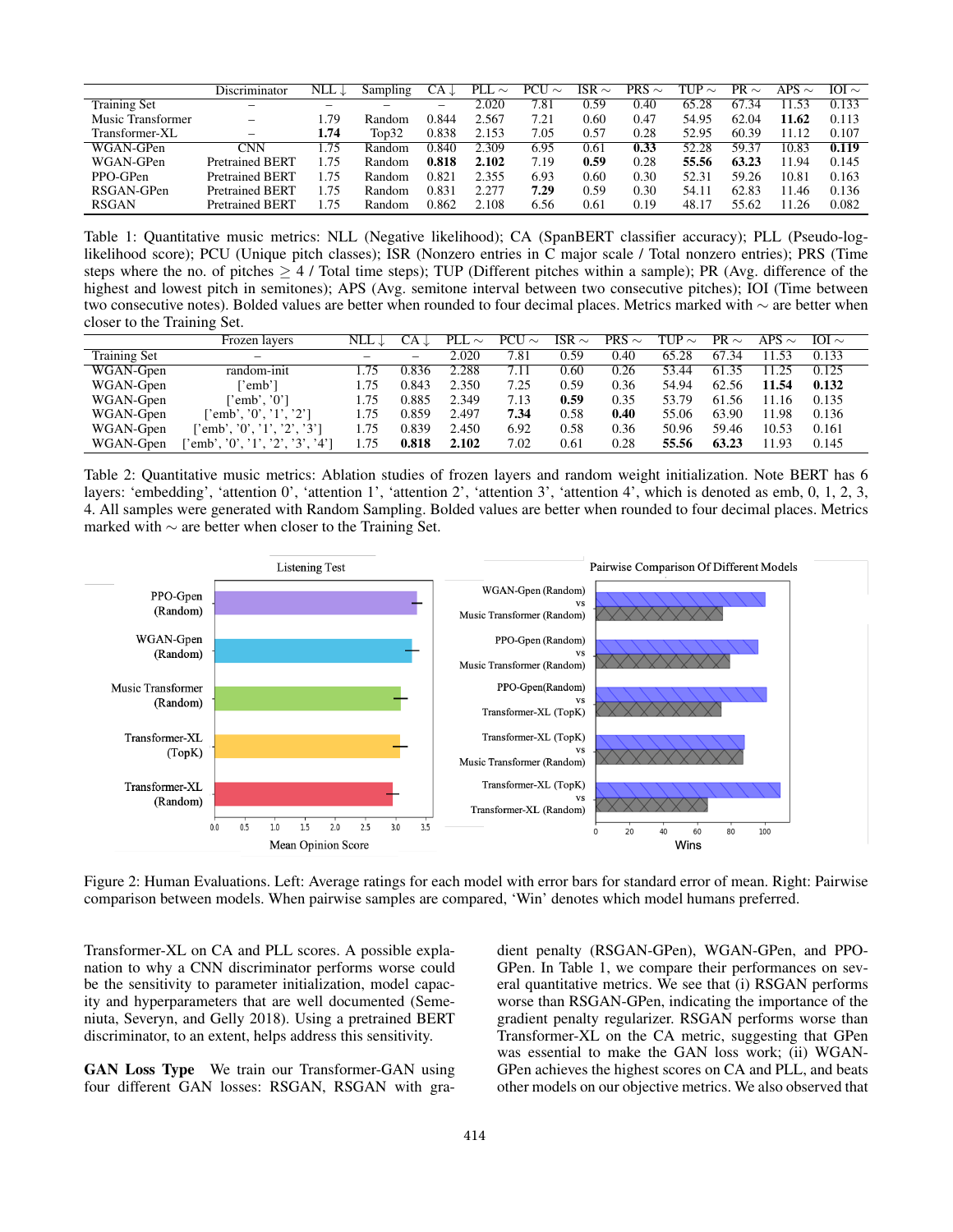| <b>Hyperparameters</b> | Music Transformer | Transformer-XL |
|------------------------|-------------------|----------------|
| Layers                 | 8                 |                |
| Dropout                | 0.2               | 0.1            |
| Hidden size            | 384               | 500            |
| Target length          | 2048              | 128            |
| Memory length          |                   | 2048           |
| Number heads           |                   | 10             |
| Number of parameters   | 16253189          | 13677310       |

Table 3: Hyperparameters of baseline models

it was hard for subjects to distinguish among the different Transformer-GAN models trained with GPen, signalling the need for fine-grained metrics in the music generation community.

Effect Of Frozen Layers And Initialization We perform ablation studies on our BERT discriminator to understand the effect of freezing layers of our pretrained discriminator during GAN training. In Table 2, the first row corresponds to the randomly initialized BERT without any pretraining. We observe that (i) A randomly initialized BERT discriminator scores poorly on our objective metrics compared to the pretrained discriminator (ii) Freezing more layers in the pretrained discriminator tends to improve objective metric scores, in particular CA. These results suggest that discriminator priors can play an important role in GAN training.

Sampling Methods We also experiment with Random and TopK sampling and how it influenced music evaluation scores. We find that (i) Transformer-XL samples sampled with TopK score better than those sampled with Random on our objective metrics. This is also reflected in the human evaluation scores in Fig. 2. (ii) Transformer-GAN samples sampled with TopK score lower than those sampled with Random on several objective metrics and human evaluation. (iii) Music generated using top-k sampling scores higher on the pseudo-likelihood metric, suggesting that this metric is sensitive to a distributional bias towards higher likelihood. A possible explanation for the apparent contradictory behavior observed in (i) and (ii) can be attributed to sampling during adversarial training. We speculate that these results might be due to the Transformer GAN being trained using Random sampling when decoding sequences as input to the discriminator.

Qualitative Study We gave a small set of clips from the baseline Transformer-XL and Transformer-GAN to a few musicians and composers and simply asked for any initial reactions/comments. Here is a small, representative subset of the comments we received. Samples can be found at https://tinyurl.com/y6awtlv7.

• "The Transformer-XL compositions sound somewhat virtuosic, there seems to often be one hand that's moving quite quickly. They are quite pleasant to listen to but end up at quite different places compared to the beginning. PPO-GAN's music is *significantly more polyphonic*, and also develops more slowly and consistently. It does interesting transitions as well, and *maintains the new style for quite some time.*"

- "Overall, the quality of the performance (of Transformer-GAN samples) is *excellent, showcasing varied dynamics and proper phrasing*. The tempo is not rigid but expressive. The (sustaining) pedaling seems to be a little muddled at times, but not to a point where it hampers the delivery."
- "For the most part, harmonic choices (in the Transformer-GAN samples) are sensible locally, and chord progressions are constructed on the appropriate scale. Aside from a few exceptions, *the composition style remains consistent throughout, without abrupt or unreasonable shifts.* In half of the samples, a recurring motif can be recognized, at least for about 10 measures initially, and in some cases, developing in an interesting fashion. However, none of the samples demonstrate a global structure (exposition, development, recapitulation), which is prevalent in classical compositions. Occasionally a sequence of notes or trills are repeated for an excessively long time, *but as a whole the melodic line feels natural and pleasing to the ear.*"

Sequence Length And Exposure Bias In the experiments we report in Table 1, the generated sequence length fed to the discriminator during training is of length 128 which is still longer than the 20-40 token length sentences that GANs for text are frequently trained on (de Masson d'Autume et al. 2019). As TBPTT allows us to train on sequences longer than 128, we also experiment with sequences of length 256, 512 and 1024. Our objective metrics do not show a statistically significant difference between the different sequence lengths, signalling the need for improved metrics with lower variance to measure music quality. The marginal improvement with increasing sequence length can also be attributed to the fact that in the Transformer-XL, historical information of the past is already encoded in the cached memory.

We also perform a preliminary investigation into understanding how effective the Transformer-GAN is in alleviating exposure bias. It is well documented that GANs for text do not suffer from the exposure bias problem (Tevet et al. 2018; Chen et al. 2020a) although measuring improvement is often difficult (Wang and Sennrich 2020; He et al. 2019). We use the MIREX-like continuation prediction task (Wu et al. 2020) to measure improvement. The metric however displayed high variance and our results were not statistically significant. We leave this investigation as future work.

### Conclusion And Discussion

We proposed a new framework for generating long-term coherent music based on adversarial training of Transformers. The results obtained from various experiments demonstrate that our Transformer-GAN achieves better performance compared to other transformers trained by maximizing likelihood alone. By sampling during training, the adversarial loss helps bridge the discrepancy between the training objective and generation. We have demonstrated that using a bidirectional transformer can indeed provide a useful signal to the generator, contrary to the findings in de Masson d'Autume et al. (2019). In future work, we plan to extend our work by pretraining on larger datasets where our idea can be beneficial.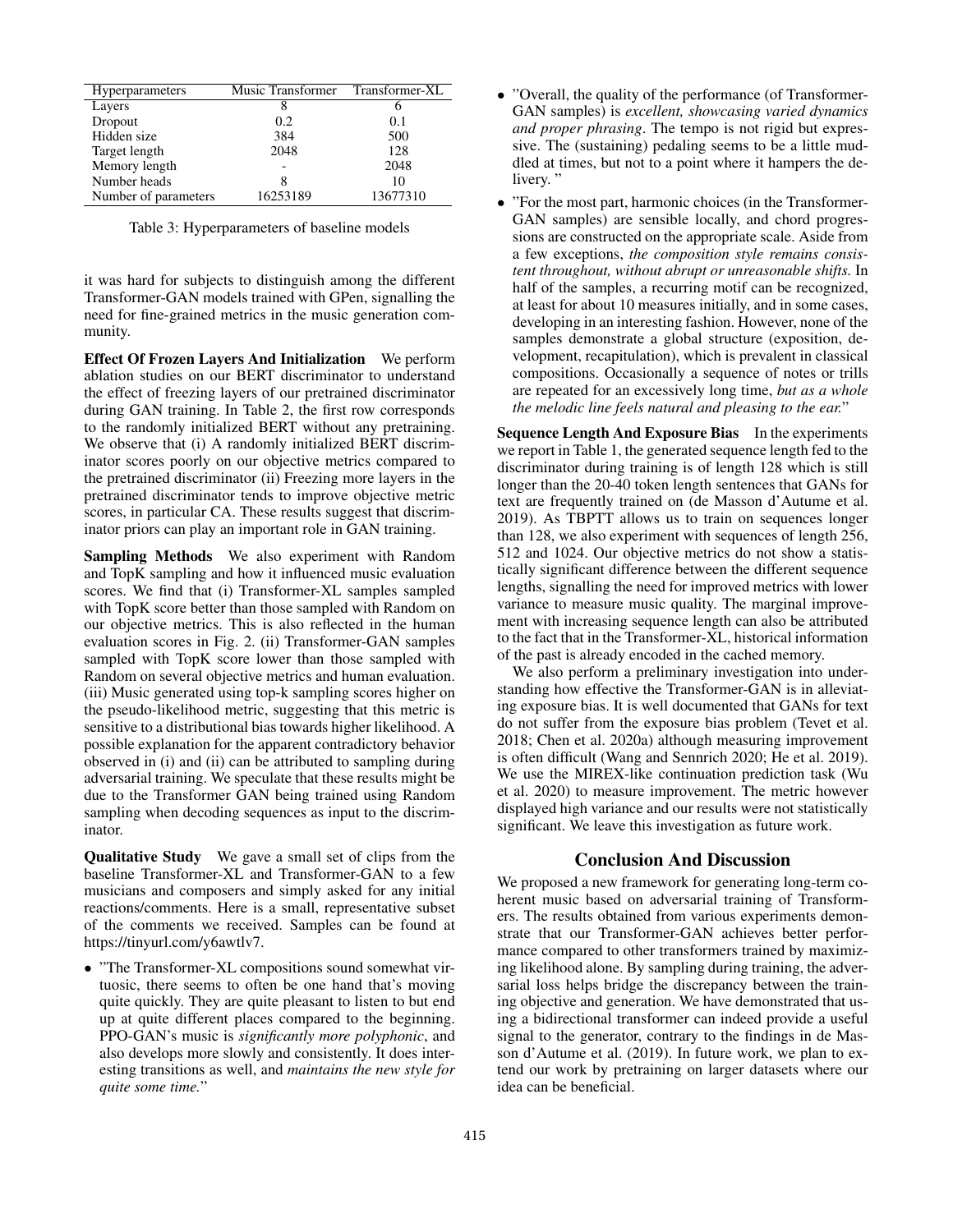# References

Anantrasirichai, N.; and Bull, D. 2020. Artificial Intelligence in the Creative Industries: A Review. *arXiv preprint arXiv:2007.12391* .

Basu, S.; Ramachandran, G. S.; Keskar, N. S.; and Varshney, L. R. 2020. Mirostat: A Perplexity-Controlled Neural Text Decoding Algorithm. *arXiv preprint arXiv:2007.14966* .

Bengio, S.; Vinyals, O.; Jaitly, N.; and Shazeer, N. 2015. Scheduled sampling for sequence prediction with recurrent neural networks. In *Advances in Neural Information Processing Systems*, 1171–1179.

Briot, J.-P.; Hadjeres, G.; and Pachet, F.-D. 2017. Deep learning techniques for music generation–a survey. *arXiv preprint arXiv:1709.01620* .

Carnovalini, F.; and Roda, A. 2020. Computational Creativ- ` ity and Music Generation Systems: An Introduction to the State of the Art. *Frontiers Artif. Intell.* 3: 14.

Chen, X.; Cai, P.; Jin, P.; Wang, H.; Dai, X.; and Chen, J. 2020a. Adding A Filter Based on The Discriminator to Improve Unconditional Text Generation. *arXiv e-prints* arXiv– 2004.

Chen, X.; Cai, P.; Jin, P.; Wang, H.; Dai, X.; and Chen, J. 2020b. A Discriminator Improves Unconditional Text Generation without Updating the Generator. *arXiv preprint arXiv:2004.02135* .

Chen, X.; Li, Y.; Jin, P.; Zhang, J.; Dai, X.; Chen, J.; and Song, G. 2019. Adversarial Sub-sequence for Text Generation. *arXiv preprint arXiv:1905.12835* .

Child, R.; Gray, S.; Radford, A.; and Sutskever, I. 2019. Generating long sequences with sparse transformers. *arXiv preprint arXiv:1904.10509* .

Choi, K.; Hawthorne, C.; Simon, I.; Dinculescu, M.; and Engel, J. 2019. Encoding musical style with transformer autoencoders. *arXiv preprint arXiv:1912.05537* .

Dai, Z.; Yang, Z.; Yang, Y.; Carbonell, J.; Le, Q. V.; and Salakhutdinov, R. 2019. Transformer-XL: Attentive language models beyond a fixed-length context. *arXiv preprint arXiv:1901.02860* .

de Masson d'Autume, C.; Mohamed, S.; Rosca, M.; and Rae, J. 2019. Training language GANs from scratch. In *Advances in Neural Information Processing Systems*, 4300– 4311.

Devlin, J.; Chang, M.-W.; Lee, K.; and Toutanova, K. 2018. BERT: Pre-training of deep bidirectional transformers for language understanding. *arXiv preprint arXiv:1810.04805* .

Donahue, C.; Mao, H. H.; Li, Y. E.; Cottrell, G. W.; and McAuley, J. 2019. LakhNES: Improving multi-instrumental music generation with cross-domain pre-training. *arXiv preprint arXiv:1907.04868* .

Dong, H.-W.; Hsiao, W.-Y.; Yang, L.-C.; and Yang, Y.-H. 2018. MuseGAN: Multi-track sequential generative adversarial networks for symbolic music generation and accompaniment. In *Thirty-Second AAAI Conference on Artificial Intelligence*.

Goodfellow, I.; Pouget-Abadie, J.; Mirza, M.; Xu, B.; Warde-Farley, D.; Ozair, S.; Courville, A.; and Bengio, Y. 2014. Generative adversarial nets. In *Advances in neural information processing systems*, 2672–2680.

Gulrajani, I.; Ahmed, F.; Arjovsky, M.; Dumoulin, V.; and Courville, A. C. 2017. Improved training of wasserstein gans. In *Advances in neural information processing systems*, 5767–5777.

Guo, J.; Lu, S.; Cai, H.; Zhang, W.; Yu, Y.; and Wang, J. 2018. Long text generation via adversarial training with leaked information. In *Thirty-Second AAAI Conference on Artificial Intelligence*.

Hawthorne, C.; Stasyuk, A.; Roberts, A.; Simon, I.; Huang, C.-Z. A.; Dieleman, S.; Elsen, E.; Engel, J.; and Eck, D. 2019. Enabling Factorized Piano Music Modeling and Generation with the MAESTRO Dataset. In *International Conference on Learning Representations*. URL https:// openreview.net/forum?id=r1lYRjC9F7.

He, T.; Zhang, J.; Zhou, Z.; and Glass, J. 2019. Quantifying exposure bias for neural language generation. *arXiv preprint arXiv:1905.10617* .

Hochreiter, S.; and Schmidhuber, J. 1997. Long short-term memory. *Neural computation* 9(8): 1735–1780.

Holtzman, A.; Buys, J.; Forbes, M.; and Choi, Y. 2019. The curious case of neural text degeneration. *arXiv preprint arXiv:1904.09751* .

Huang, C.-Z. A.; Vaswani, A.; Uszkoreit, J.; Shazeer, N.; Simon, I.; Hawthorne, C.; Dai, A. M.; Hoffman, M. D.; Dinculescu, M.; and Eck, D. 2018. Music transformer. *arXiv preprint arXiv:1809.04281* .

Huang, Y.-S.; and Yang, Y.-H. 2020. Pop music transformer: Generating music with rhythm and harmony. *arXiv preprint arXiv:2002.00212* .

Isola, P.; Zhu, J.-Y.; Zhou, T.; and Efros, A. A. 2017. Imageto-image translation with conditional adversarial networks. In *Proceedings of the IEEE conference on computer vision and pattern recognition*, 1125–1134.

Jang, E.; Gu, S.; and Poole, B. 2016. Categorical reparameterization with gumbel-softmax. *arXiv preprint arXiv:1611.01144* .

Jolicoeur-Martineau, A. 2018. The relativistic discriminator: a key element missing from standard GAN. *arXiv preprint arXiv:1807.00734* .

Joshi, M.; Chen, D.; Liu, Y.; Weld, D. S.; Zettlemoyer, L.; and Levy, O. 2020. Spanbert: Improving pre-training by representing and predicting spans. *Transactions of the Association for Computational Linguistics* 8: 64–77.

Kim, Y. 2014. Convolutional neural networks for sentence classification. *arXiv preprint arXiv:1408.5882* .

Kusner, M. J.; and Hernández-Lobato, J. M. 2016. GANs for sequences of discrete elements with the gumbel-softmax distribution. *arXiv preprint arXiv:1611.04051* .

Lopez-Paz, D.; and Oquab, M. 2016. Revisiting classifier two-sample tests. *arXiv preprint arXiv:1610.06545* .